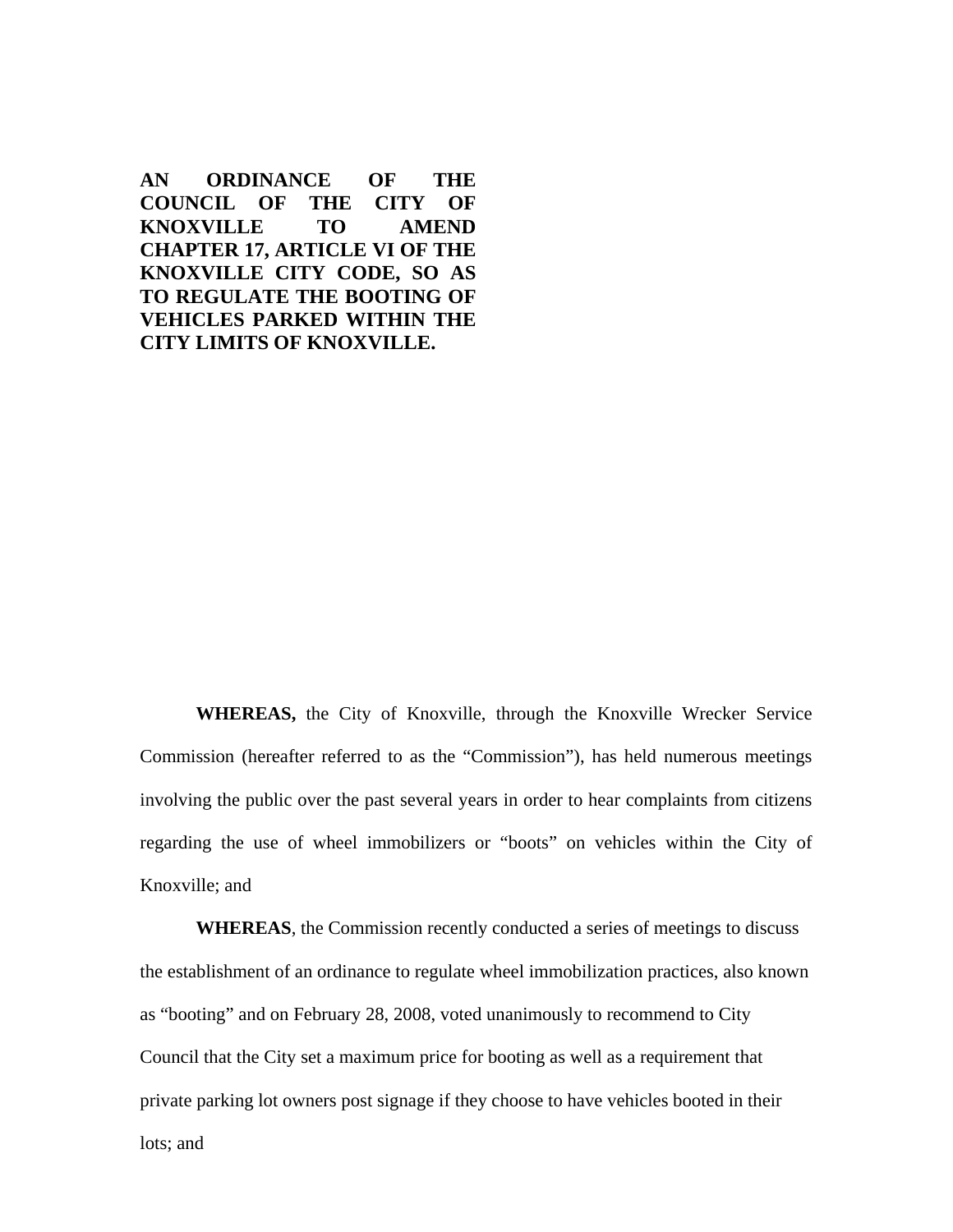**WHEREAS**, on April 10, 2008, the Governor of the State of Tennessee signed a bill into law providing that all municipalities within the State of Tennessee have the right to regulate wheel immobilization devices; and

**WHEREAS**, the Council of the City of Knoxville has determined that it is in the public interest, safety, and welfare of the City of Knoxville to amend Chapter 17, Article VI of the Code to regulate these wheel immobilization devices within the city limits of Knoxville.

# NOW, THEREFORE, BE IT ORDAINED BY THE COUNCIL OF

# THE CITY OF KNOXVILLE:

**SECTION 1:** Chapter 17, of the Code of Ordinances is hereby amended by adding the following language as a new Article XI, Division 1, Sections 17-513 through 17-520:

Article XI. Miscellaneous Provisions

Division 1. Wheel Immobilization Devices

#### **Sec. 17-513. Definitions.**

 The following words and phrases, when used in this Division, shall, for the purposes of this Division, have the meanings respectively ascribed to them in this section, except when the context otherwise requires. Whenever any words and phrases used in this Division are not defined in this section but are defined in the state laws regulating vehicle immobilization devices, any such definition in the state laws regulating vehicle immobilization devices shall be deemed to apply to such words and phrases used in this Division, except when the context otherwise requires.

*Boot* shall mean any wheel immobilization device that is attached to a vehicle that prevents the vehicle from being driven.

*Private Parking Lot* shall mean an off-street parking facility provided for the use of occupants, employees, visitors, patients, patrons, or students, with or without charge for its use, and designed to be usable for the parking of more than six (6) automobiles.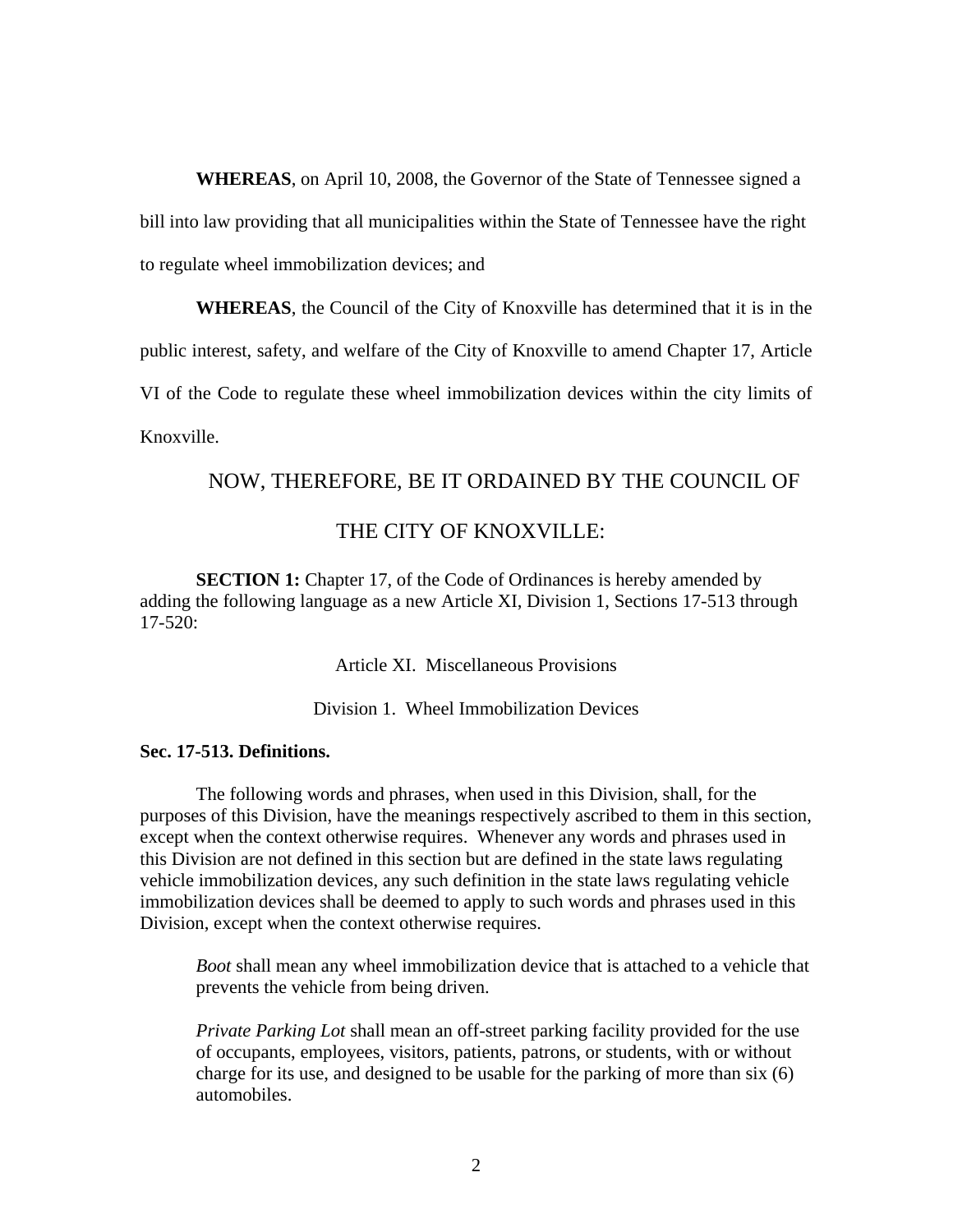*Vehicle* shall mean every device in, upon, or by which any person or property is or may be transported or drawn upon a highway, whether or not operational.

*Vehicle immobilization* shall mean the impounding, incapacitating or immobilizing of any vehicle, whether motorized or not, without the permission of the owner or agent of the owner of the vehicle by the use of any device, wheel clamp, object barrel, boot, mechanism or method, either attached to the vehicle or not, by the owner of agent of the property upon which the vehicle is parked, that does not allow the owner of the vehicle, or his or her authorized agent, to freely move the vehicle from the place where it is immobilized.

#### **Sec. 17-514. Immobilizing vehicles on a private lot.**

 No one shall engage in vehicle immobilization within the city limits without complying with the provisions of this division. However, this division does not apply to any company that is acting on behalf of a governmental agency.

## **Sec. 17-515 License required to operate a vehicle immobilization service; term of license; fee required.**

No one shall engage in vehicle immobilization within the city limits of Knoxville without first obtaining a license from the Knoxville Police Department. The license shall be for the business or individual that requests said license. The license allows the licensee and all of its employees to engage in the business of vehicle immobilization. The Chief of the Knoxville Police Department, or his designee, shall, within fifteen (15) days of date the application is filed, approve or deny the license based on findings concerning the applicant's compliance with the qualifications and conditions of this Article. If the application is denied, the applicant shall have the right to appeal the denial to the wrecker commission pursuant to section 17-521.

- (a) Applications to obtain a license shall be completed and submitted to the Knoxville Police Department with a non-refundable administration fee of twenty-five dollars (\$25.00).
- (b) Fully completed applications shall be accompanied by photo identification cards for each agent (agent identification cards) of the licensee that will be performing immobilization of vehicles or releasing immobilized vehicles. The agent identification cards will be prepared by the licensee.
- (c) Each agent identification card, shall be carried and visibly displayed by the licensee and their employees or agents when engaged in vehicle immobilization at a private parking lot and shall be presented by the licensee,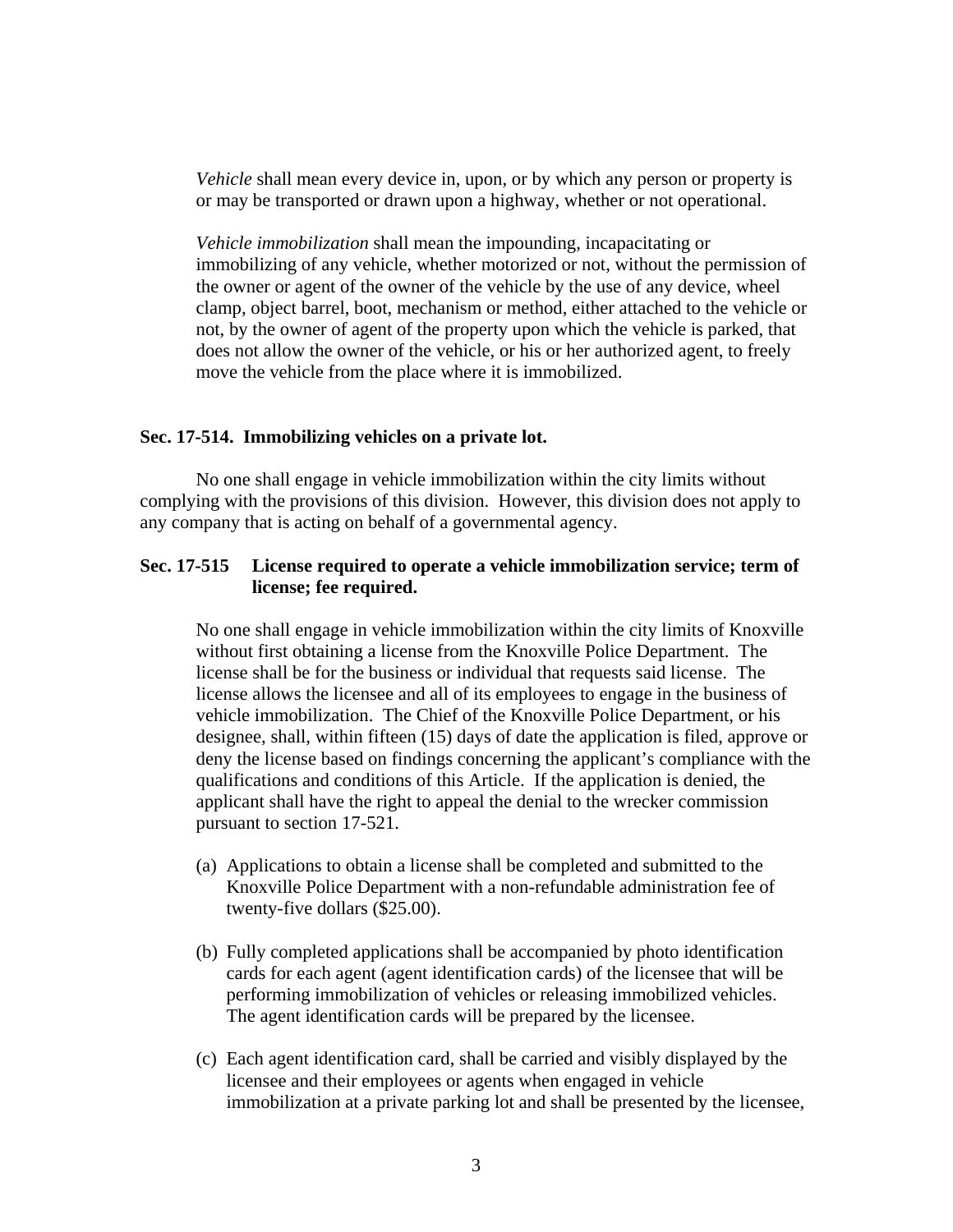employee, or agent upon contact with any person. The identification card may not be covered or obscured by any article of clothing.

- (d) Each license issued under this division shall be valid for a period of one (1) calendar year, expiring on December  $31<sup>st</sup>$  of each year. Licenses may be renewed each year, for an annual fee of twenty-five dollars (\$25.00) so long as the licensee meets all the requirements of this division.
- (e) Licenses issued pursuant to this division are not transferable or assignable.
- (f) The fee for the issuance of a lost, destroyed or mutilated license shall be ten dollars (\$10.00).

#### **Sec. 17-516 Insurance required; amount.**

An insurance policy of no less than twenty-five thousand dollars (\$25,000.00) liability coverage, from an insurer authorized to do business in the State of Tennessee, is required.

### **Sec. 17-517. Immobilizing vehicles on private parking lots; signs required.**

- (a) No one shall immobilize a vehicle, of any size or weight, parked in a private parking lot unless there is a sign conspicuously posted and clearly visible at each vehicle entrance to the property, and on or next to any paybox, if applicable. All signs shall be at least 24" x 24" in size and posted so that the bottom of the sign is at least thirty-six (36) inches, but no more than seventy-two (72) inches off the ground. Each sign shall have a white reflective background with red lettering.
- (b) Each sign must provide, at minimum, the following information:
	- 1. In two-inch lettering:
		- i. Property is a Private Lot
		- ii. Vehicles Not Authorized to Park Will Be Booted At Owner's Expense
	- 2. In one-inch lettering:
		- i. Name and telephone number of person or company authorized to remove vehicle immobilization device
		- ii. Boot may be removed at any time, day or night, upon payment not to exceed \$75.00.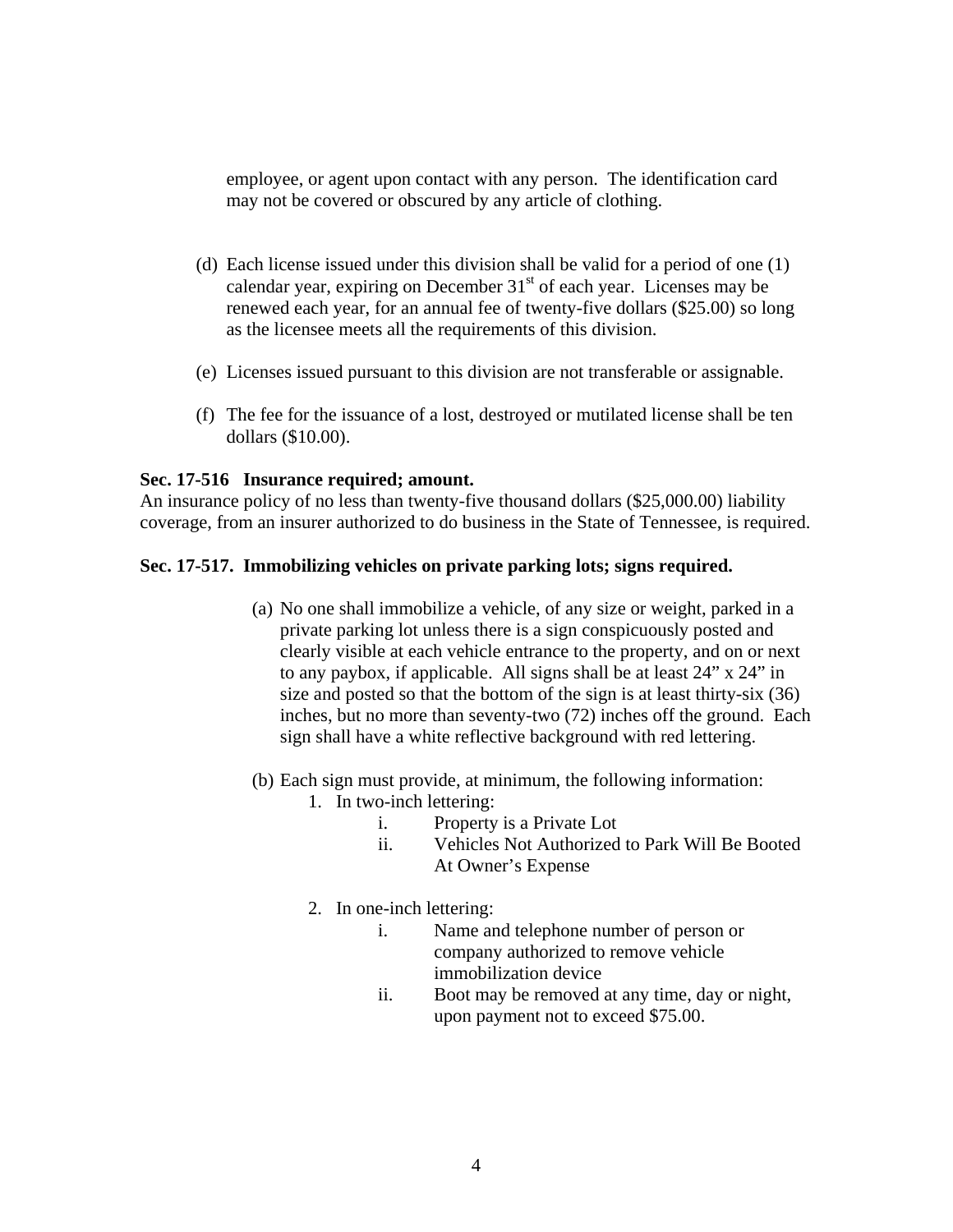# **Sec. 17-518. Notice of Vehicle Immobilization Device; Conditions.**

- (a) Notice. Immediately upon attaching a boot to the vehicle, the vehicle immobilization service shall affix a written notice to the driver's side window containing the following:
	- 1. a warning that any attempt to move the vehicle may result in damage to the vehicle;
	- 2. the name and telephone number of the licensee responsible for removing the device;
	- 3. the maximum fee, established by Code Section 17-519, required to remove the vehicle immobilization device;
	- 4. the time and reason the vehicle was immobilized;
	- 5. Any complaints regarding excessive charges should be reported to the Knoxville Police Department Inspections Unit.

(b) Other Conditions. Each licensee or employee or agent of the licensee under this division shall observe the following:

- 1. All vehicle immobilization devises used within the City shall be in safe and proper working condition.
- 2. The boot shall be placed on the driver's side of the vehicle, unless it is not reasonably possible to place the boot on the driver's side in which case the boot may be placed on the passenger side of the vehicle.
- 3. Signs identifying the licensee's name and phone number shall be affixed to both sides of any vehicle used by a licensee or his agent to perform booting services.
- 4. All licensees shall have twenty-four (24) hour service and access. Licensees shall respond to all calls for release of a vehicle within one hour of a request for response.
- 5. Charges for damages to booting equipment shall not be governed by this division and shall not prevent the vehicle's release if the removal fee is paid, which is specified in section 17-519.

# **Sec. 17-519. Fee charged for removing vehicle immobilization device.**

(a) The fee for any and all charges to remove a vehicle immobilization device shall not exceed \$ 75.00. The booting service shall accept Visa, Discover, or Master Card in addition to cash. There shall be no additional fee charged for the use of credit cards. The licensee shall provide a receipt upon request of the individual making payment for the removal of the immobilization device, once payment is made.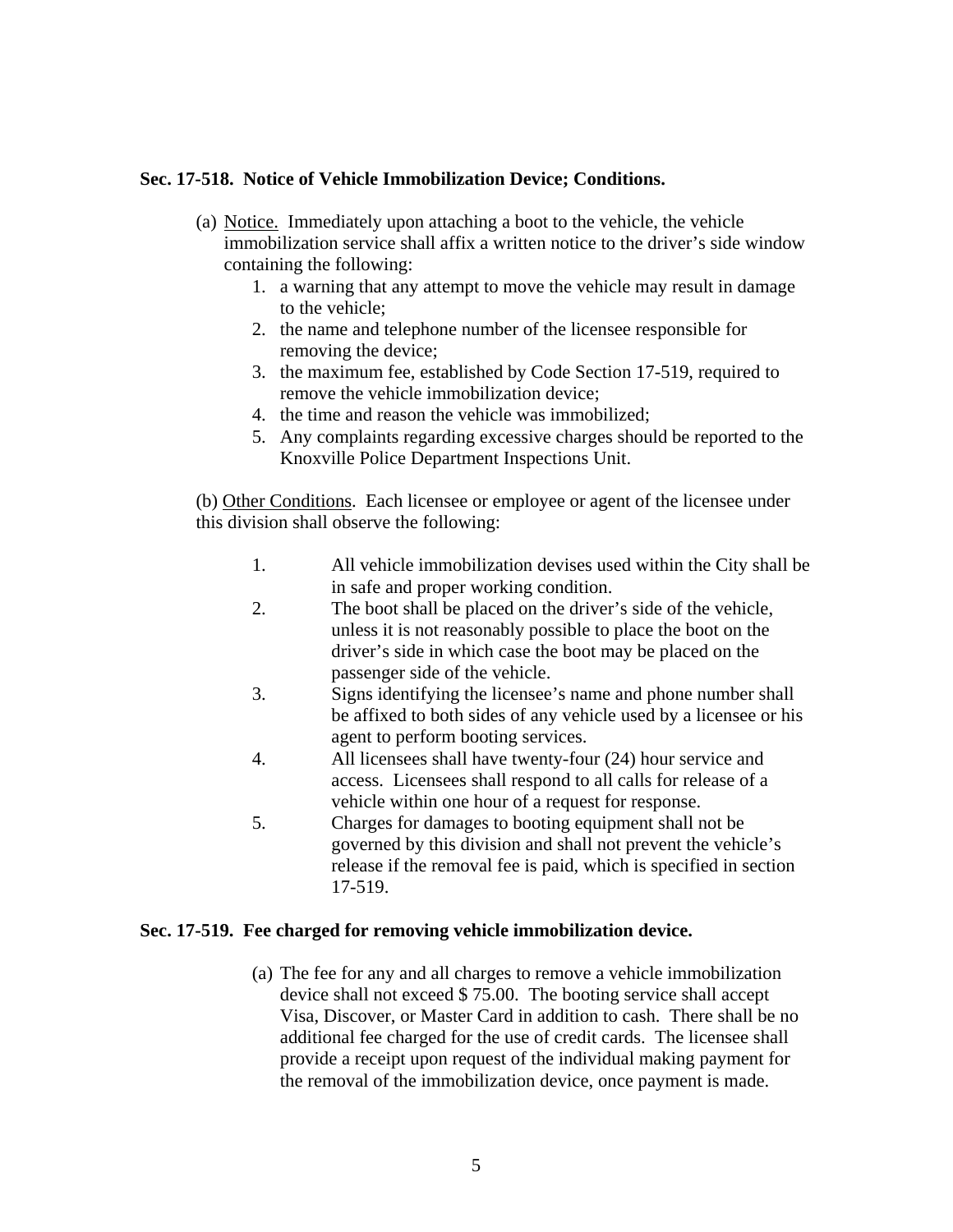(b) It is unlawful for any person or entity or licensee, unless it is acting on behalf of a governmental agency, to place an immobilization device on a motor vehicle parked on the public right-of-way.

### **Sec. 17-520. Emergency Vehicles.**

Emergency vehicles used in police, fire or medical emergencies shall not be immobilized for any reason. Upon proof that an unmarked vehicle is used for the same purpose, the vehicle immobilization device shall be removed immediately at no charge.

### **Sec. 17-521. Penalty for violation of Division; appeals.**

Any violation of the terms of this Division, except as otherwise provided in this Article, shall be punishable as provided in Section 1-9. Failure to comply with any provisions of this division may be cause for denial of a license, a warning, a suspension of the license or revocation of the license.

- (a) *Investigation and notice of violation.* Any violations of this Division may result in an investigation of the violation, and if appropriate, the Inspections Unit will report the violation to the Wrecker Service Commission if further action is appropriate. A notice of the violation and the time and date of a hearing will be provided to the licensee if the violation warrants a review by the commission.
- (b) *Hearing*. If a violation warrants a hearing, the licensee will be provided an opportunity to respond to the alleged violation. At the conclusion of the hearing, the wrecker commission, by majority vote, shall determine whether a violation of this Division has occurred and the appropriate disposition thereof. In the case of an applicant appealing the denial of a license, the wrecker commission shall make a determination as to whether the denial of the license was appropriate under the circumstances.

### **Sec. 17-522. Severability.**

If any provision of this Division is determined to be unenforceable or invalid, such determination will not affect the validity of the other provisions contained in this Division. Failure to enforce any provision of this Division does not affect the rights of the parties to enforce such provision in another circumstance, nor does it affect the rights of the parties to enforce any other provision of this Division at any time.